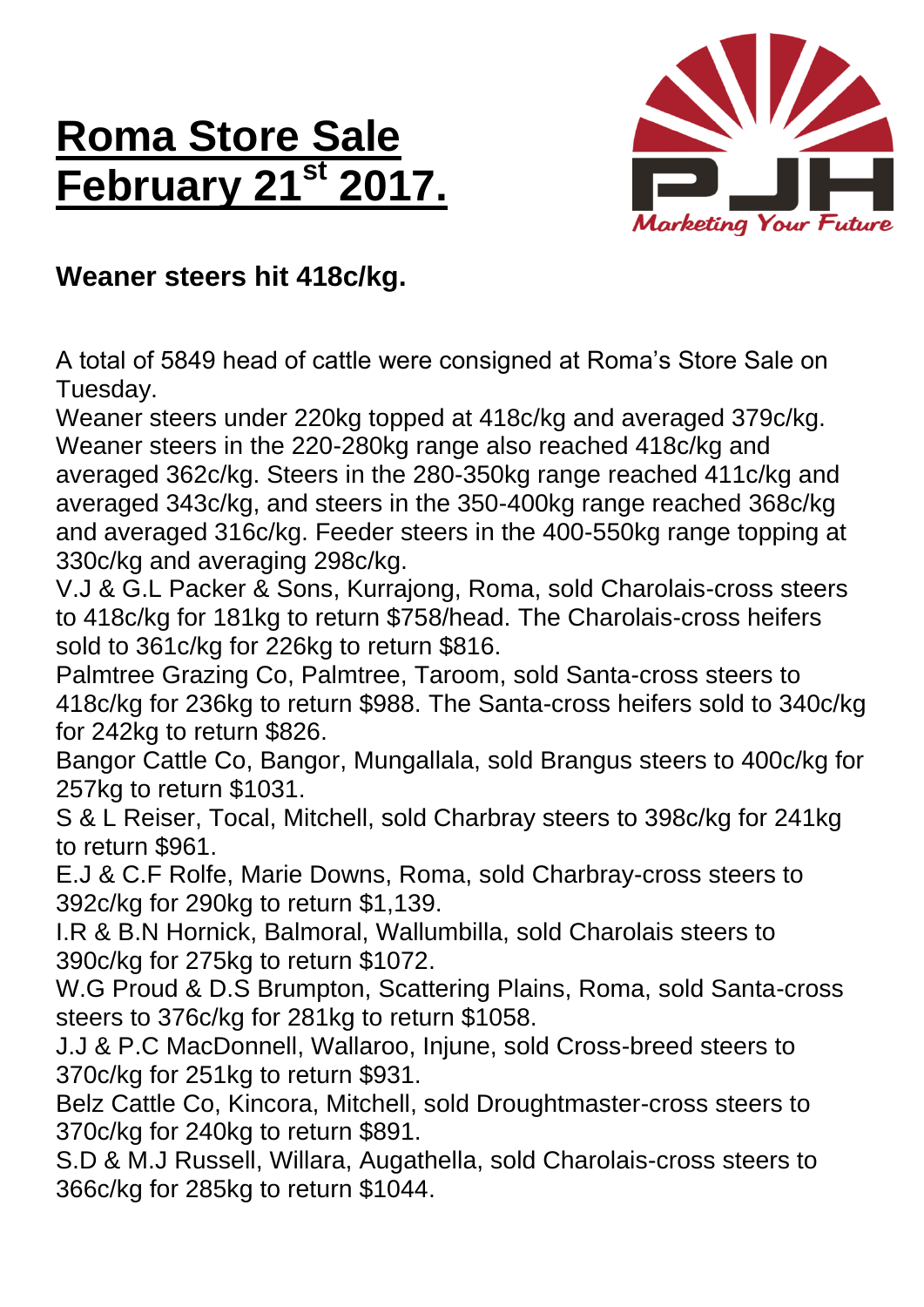Brett Conroy, Penrose, Roma, sold Droughtmaster-cross steers to 350c/kg for 323kg to return \$1131. The Droughtmaster-cross heifers sold to 296c/kg for 308kg to return \$913.

C.G Jones & T.E Mansfield, Ferny Flats, Mitchell, sold Charbray steers to 345c/kg for 210kg to return \$724.

J.P & K.A Pearson, Roselea, Roma, sold Santa steers to 332c/kg for 337kg to return \$1120.

I.H & S.E Johnston, Downsview, Roma, sold Santa-cross steers to 330c/kg for 473kg to return \$1562.

Heifers in the 350-450kg range reached 320c/kg and averaged 288c/kg. Heifers in the 280-350kg range topped at 330c/kg and averaged 290c/kg. Heifers in the 220-280kg range topped at 361c/kg and averaged 310c/kg, while heifers under 220kg also topped at 361c/kg and averaged 322c/kg. Simmac Pastoral Co, Mt Maria, Morven, sold Angus-cross heifers to 328c/kg for 207kg to return \$680/head.

Ian and Ivan Price, Moongool Charolais, Yuleba, sold Charolais heifers to 310c/kg for 434kg to return \$1347.

Roslin Grazing Co, Roslin, Mungallala, sold Angus-cross heifers to 288c/kg for 326kg to return \$940.

Cows over 500kg sold to 238c/kg and averaged 231c/kg, while cows 400- 500kg topped at 242c/kg and averaged 222c/kg. Cows in the 300-400kg sold to 224c/kg and averaged 206c/kg.

Cows and calves hit \$1820/unit and averaged \$1502.

Bulls up to 400kg reached 418c/kg and averaged 287c/kg.

*PJH sell 2 nd position next week.*